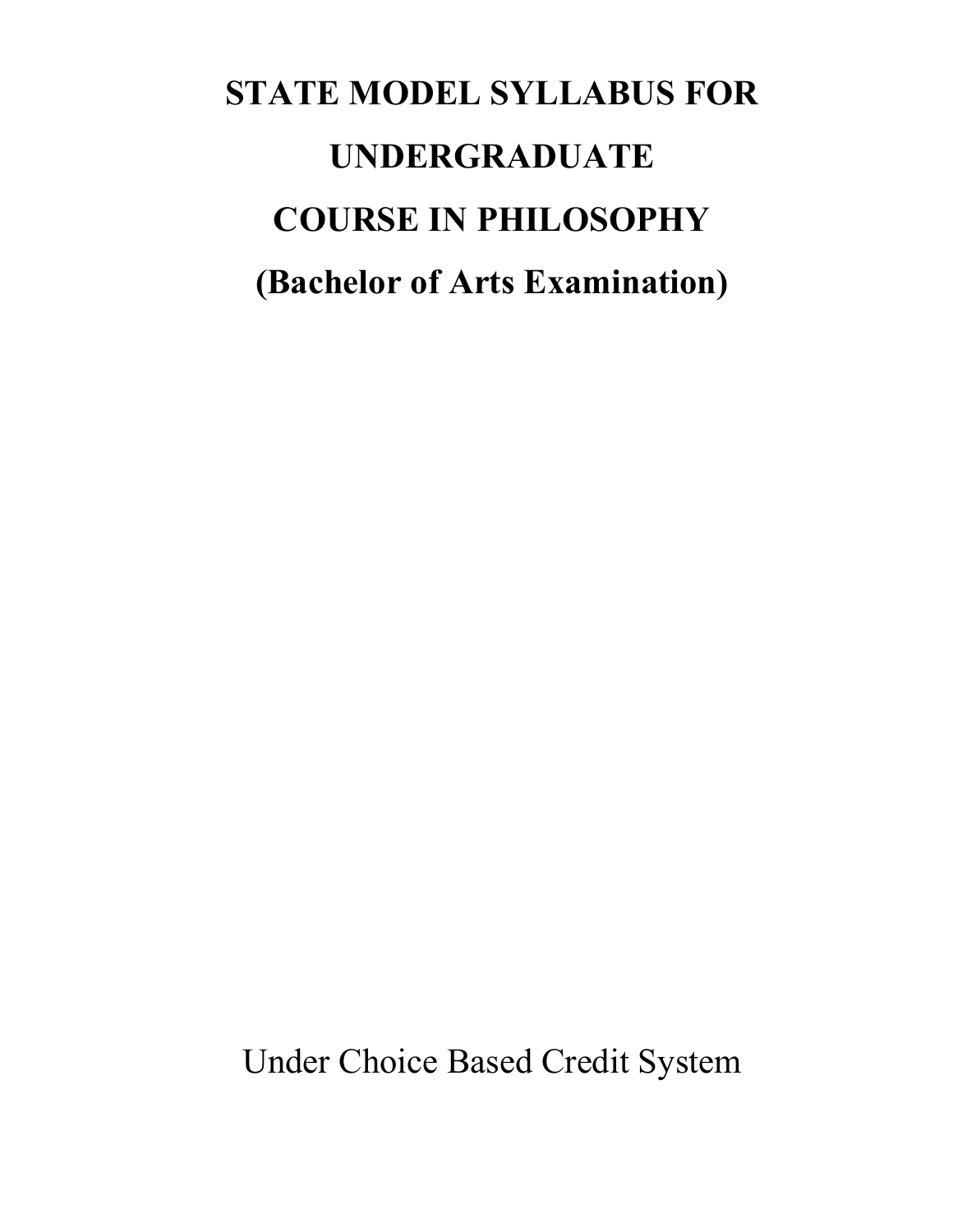# **PHILOSOPHY**

| Semester     |                 | <b>CORE COURSE</b><br>(14)                                          | <b>Ability</b><br><b>Enhancement</b><br><b>Compulsory</b><br><b>Course</b><br>$(AECC)$ $(2)$ | <b>Skill</b><br><b>Enhancement</b><br><b>Compulsory</b><br><b>Course</b><br>(SECC)(2) | <b>Elective:</b><br><b>Discipline</b><br><b>Specific DSE</b><br>(4)               | <b>Elective:</b><br><b>Generic (GE)</b><br>(4) |
|--------------|-----------------|---------------------------------------------------------------------|----------------------------------------------------------------------------------------------|---------------------------------------------------------------------------------------|-----------------------------------------------------------------------------------|------------------------------------------------|
| $\rm I$      | CC <sub>I</sub> | General Philosophy                                                  | Environmental<br>Science or                                                                  |                                                                                       |                                                                                   | GE-I<br>Symbolic Logic                         |
|              | <b>CCII</b>     | Logic and Scientific<br>Method                                      | English/MIL<br>Communication                                                                 |                                                                                       |                                                                                   |                                                |
| $\mathbf{I}$ | <b>CCIII</b>    | Systems of Indian<br>Philosophy-I                                   | Environmental<br>Science or<br>English/MIL<br>Communication/                                 |                                                                                       |                                                                                   | <b>GE-II</b><br>Indian                         |
|              | <b>CCIV</b>     | Symbolic Logic                                                      |                                                                                              |                                                                                       |                                                                                   | Philosophy                                     |
| $\rm III$    | <b>CCV</b>      | Ethics                                                              |                                                                                              |                                                                                       |                                                                                   | <b>GE-III</b>                                  |
|              | <b>CCVI</b>     | History of Greek<br>Philosophy                                      |                                                                                              | <b>SECC-I</b>                                                                         |                                                                                   | History of<br>Modern<br>European               |
|              | <b>CCVII</b>    | Systems of Indian<br>Philosophy (II)                                |                                                                                              |                                                                                       |                                                                                   | Philosophy                                     |
| IV           | <b>CCVIII</b>   | Contemporary Indian<br>Philosophy                                   |                                                                                              |                                                                                       |                                                                                   | <b>GE-IV</b>                                   |
|              | <b>CCIX</b>     | History of Modern<br>European Philosophy                            |                                                                                              | <b>SECC-II</b>                                                                        |                                                                                   | Ethics: Theory<br>and Practice                 |
|              | <b>CCX</b>      | Philosophy of Language                                              |                                                                                              |                                                                                       |                                                                                   |                                                |
| V            | <b>CCXI</b>     | <b>Western Classics:</b><br><b>Meditations of Rene</b><br>Descartes |                                                                                              |                                                                                       | <b>DSE-I</b><br>PHILOSOPHY OF<br><b>BHAGAVAD</b><br><b>GITA</b>                   |                                                |
|              | <b>CCXII</b>    | Indian Text: Isa<br>Upanishad                                       |                                                                                              |                                                                                       | <b>DSE-II</b><br>PHILOSOPHY<br>OF RELIGION                                        |                                                |
| VI           | <b>CCXIII</b>   | Social & Political<br>Philosophy                                    |                                                                                              |                                                                                       | <b>DSE-III</b><br><b>GANDHIAN</b><br><b>STUDIES</b>                               |                                                |
|              | CC XIV          | <b>Applied Ethics</b>                                               |                                                                                              |                                                                                       | <b>DSE-IV</b><br><b>RECENT</b><br><b>WESTERN</b><br>PHILOSOPHY/<br><b>PROJECT</b> |                                                |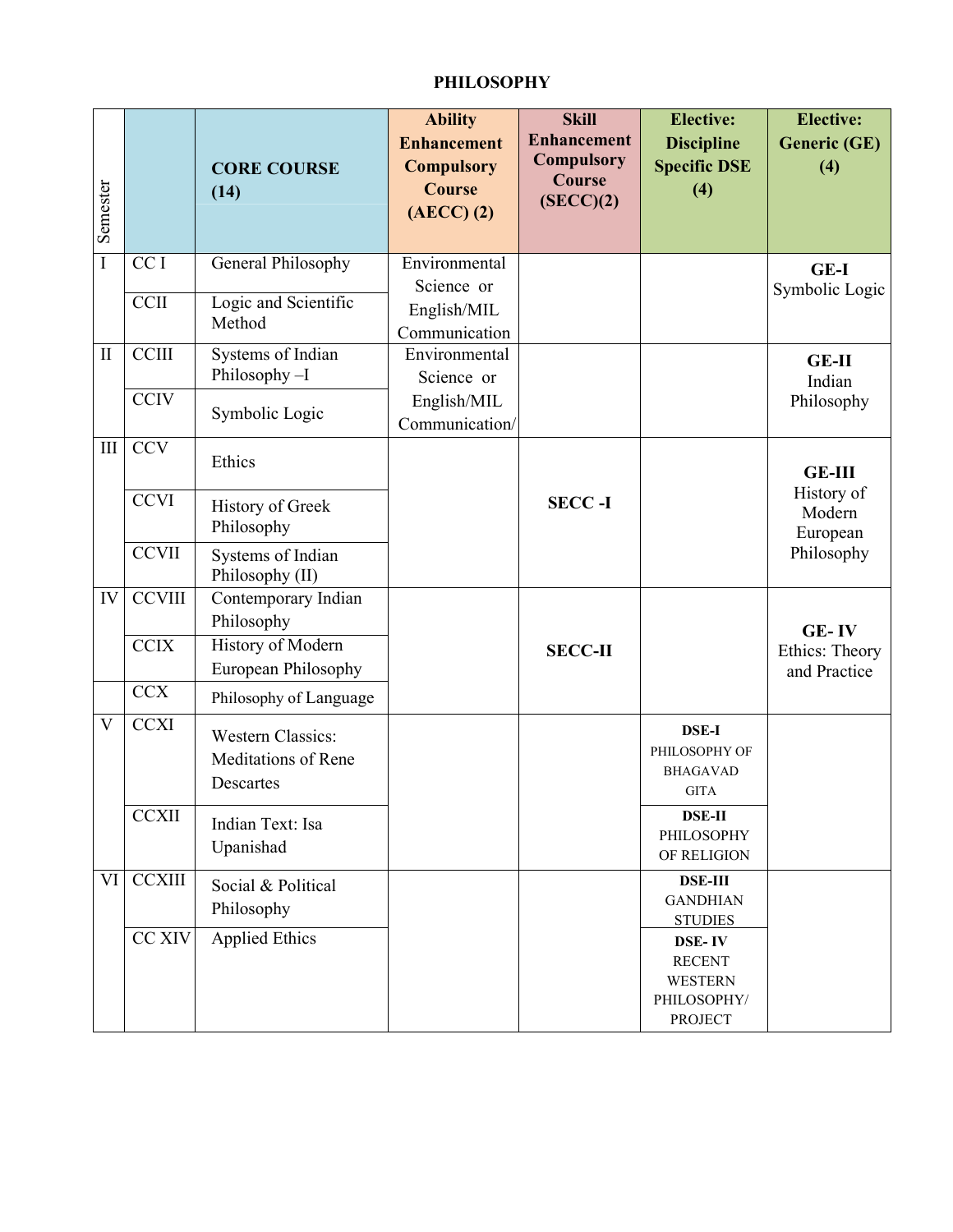## **PHILOSOPHY-HONOURS**

Core course – 14 papers

Discipline Specific Elective – 4 papers

**Skill Enhancement Compulsory Course-2 papers** Generic Elective for non Philosophy students – 4 papers. Incase University offers 2 subjects as GE, then papers 1 and 2 will be the GE paper.

Marks per paper - Midterm : 20 marks, End term : 80 marks, Total – 100 marks Credit per paper – 6, Teaching hours per paper – 50 hours + 10 hours tutorial

# **CC I:GENERAL PHILOSOPHY**

| Unit-I:      | Definition, Nature $\&$ Function of Philosophy, and Philosophy in relation to<br>other modes of thinking like Science $&$ Religion. |
|--------------|-------------------------------------------------------------------------------------------------------------------------------------|
| Unit- $II$ : | Metaphysics: Monism, Pluralism, Realism, Idealism, Metaphysical issues:                                                             |
|              | Substance, Universal, Mind & Body.                                                                                                  |
| $Unit-III:$  | Problem of knowledge: What is knowledge? Sources of knowledge:                                                                      |
|              | Empiricism, Rationalism, Theories of Truth: Correspondence, coherence and                                                           |
|              | pragmatic theory                                                                                                                    |
| Unit-IV:     | Problems of Ethics: (1) Theories of Goodness: The good and the evil (2)                                                             |
|              | Theories of conduct: Egoism $&$ Altruism.                                                                                           |

#### **Prescribed Books:**

- 1. John Hospers: An Introduction to Philosophical Analysis(relevant portions)
- 2. J.N. Sinha : Introduction to Philosophy

# **Reference books:**

- (1) G.T.W. Patrick: Introduction to Philosophy
- (2) A.C. Ewing: The Fundamental Questions of Philosophy
- (3) G.W. Cunningham: Problems of Philosophy
- (4) Richard Taylor: Metaphysics
- **(5)** D.W. Hamlyn: Metaphysics

# **CC II: LOGIC AND SCIENTIFIC METHOD**

| Unit-I:   | Definition of Logic, Laws of Thought, Deductive and Inductive Arguments,    |  |  |
|-----------|-----------------------------------------------------------------------------|--|--|
|           | Validity&Soundness of Arguments.                                            |  |  |
| Unit-II:  | Classification of Propositions (from stand-point of Quality $\&$ Quantity), |  |  |
|           | Distribution of Terms, Square of oppositions, Existential Import of         |  |  |
|           | Propositions, Interpretation of categorical proposition.                    |  |  |
| Unit-III: | Inference-Immediate Inference (Conversion and Obversion), Mediate           |  |  |
|           | Inference (Syllogism): Figure & Moods, Testing of Validity of               |  |  |
|           | Arguments by syllogistic Rules.                                             |  |  |
| Unit-4:   | Inductive Reasoning & Scientific Enquiry: Causation & Mills                 |  |  |
|           | Experimental Methods.                                                       |  |  |

# **Prescribed Book:**

1. Cohen& Nagel- Introduction to Logic & Scientific Method.

# **Reference Book:**

- 1. Copi, Cohen & Mac Mahan- Introduction to Logic ( $14<sup>th</sup>$  Edition)
- 2. Alex Rosenberg- Philosophy of Science: A Contemporary Introduction
- 3. John Hospers: An Introduction to Philosophical Analysis.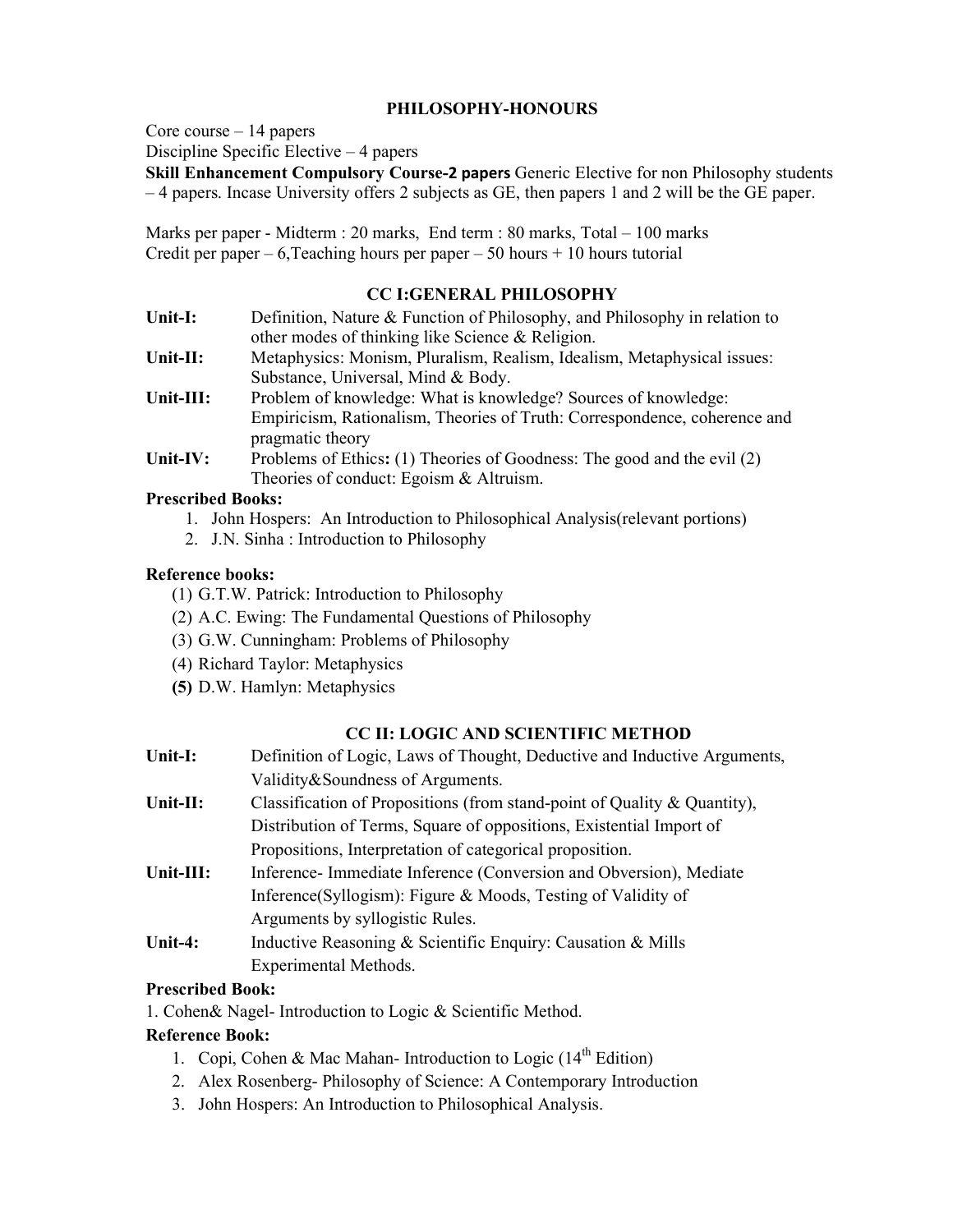# **CC III:SYSTEMS OF INDIAN PHILOSOPHY–I**

| Unit-I:   | Salient Features of Indian Philosophy, Basic concepts like Rta, Rna,       |  |  |
|-----------|----------------------------------------------------------------------------|--|--|
|           | Carvakas-Epistemology and Metaphysics (Lokayatamata)                       |  |  |
| Unit-II-  | Jainism - Syadvada, Anekantavada, Jaina ethics (concept of Triratna)       |  |  |
| Unit-III: | Buddhism: Four Noble Truths, Doctrine of Momentariness, Dependant          |  |  |
|           | Origination, No Soul Theory, Nirvana                                       |  |  |
| Unit-IV:  | Samkhya-Dualistic System: Purusa, Prakriti, Theory of Causation, Theory of |  |  |
|           | Evolution, Astanga Yoga of Patanjali                                       |  |  |

# **Prescribed Books:**

- (1) Dutta&Chatterjee An Introduction to Indian Philosophy
- (2) C. D. Sharma A Critical Survey of Indian Philosophy

# **Reference Books:**

- (1) R. K. Puligandla- Fundamentals of Indian Philosophy.
- (2) M. Hiriyana- Outlines of Indian Philosophy
- (3) J. N. Sinha- Indian Philosophy
- (4) S. Radhakrishnan- Indian Philosophy(Vol.1& 2)

# **CC IV:SYMBOLIC LOGIC**

| Unit-I:   | Chapter- I Introduction                                                                                                                                                                                                                                                                                                     |  |  |
|-----------|-----------------------------------------------------------------------------------------------------------------------------------------------------------------------------------------------------------------------------------------------------------------------------------------------------------------------------|--|--|
|           | Chapter - II-The Calculus of Propositions                                                                                                                                                                                                                                                                                   |  |  |
| Unit-II:  | Chapter-III Calculus of Propositions (Sec 1 to 6)                                                                                                                                                                                                                                                                           |  |  |
| Unit-Ill: | Chapter-IV Calculus of Propositions (Sec 7 to 9)                                                                                                                                                                                                                                                                            |  |  |
|           | The Elements of Predicate Calculus (Section 1 to 9 of chapter V)                                                                                                                                                                                                                                                            |  |  |
| Unit-IV:  | Appendix (Sec-I to Sec-IV)                                                                                                                                                                                                                                                                                                  |  |  |
|           | $\mathbf{n}$ . The $\mathbf{n}$ and $\mathbf{n}$ and $\mathbf{n}$ and $\mathbf{n}$ and $\mathbf{n}$ and $\mathbf{n}$ and $\mathbf{n}$ and $\mathbf{n}$ and $\mathbf{n}$ and $\mathbf{n}$ and $\mathbf{n}$ and $\mathbf{n}$ and $\mathbf{n}$ and $\mathbf{n}$ and $\mathbf{n}$ and $\mathbf{n}$ and $\mathbf{n}$ and $\math$ |  |  |

**Prescribed Books**: -Basson & O' Corner: Introduction to Symbolic Logic

# **CC V:ETHICS**

| Unit-I:   | Definition, Nature & Scope of Ethics, Ethics in relation to Politics,   |  |
|-----------|-------------------------------------------------------------------------|--|
|           | Sociology and Religion                                                  |  |
| Unit-II:  | Distinction between moral and non-moral action, Moral and factual       |  |
|           | Judgement. Object of Moral Judgement.                                   |  |
| Unit-III: | Theories of Morality: Hedonism, Utilitarianism, Rigorism, Perfectionism |  |

**Unit-IV:** Theories of punishment; Retributive, Reformative and Preventive theory**.** 

# **Prescribed Book:**

(1)J. N. Sinha- A Manual of Ethics

# **Reference Books:**

- (1) W. Frankena– Ethics
- (2) William Lily- An Introduction to Ethics

# **CC VI:HIISTORY OF GREEK PHILOSOPHY**

| Unit-I:     | Nature of Greek Philosophy: What is Philosophy? Origin, development   |  |
|-------------|-----------------------------------------------------------------------|--|
|             | and Salient features of early Greek Thought                           |  |
| Unit- $II:$ | Pre-Socratic Thought: The Being of Parmenides, Becoming of Heraclitus |  |
|             | and Atomism of Democritus                                             |  |
| Unit-III:   | Socrates: Problem before Socrates, Dialectical method, epistemology   |  |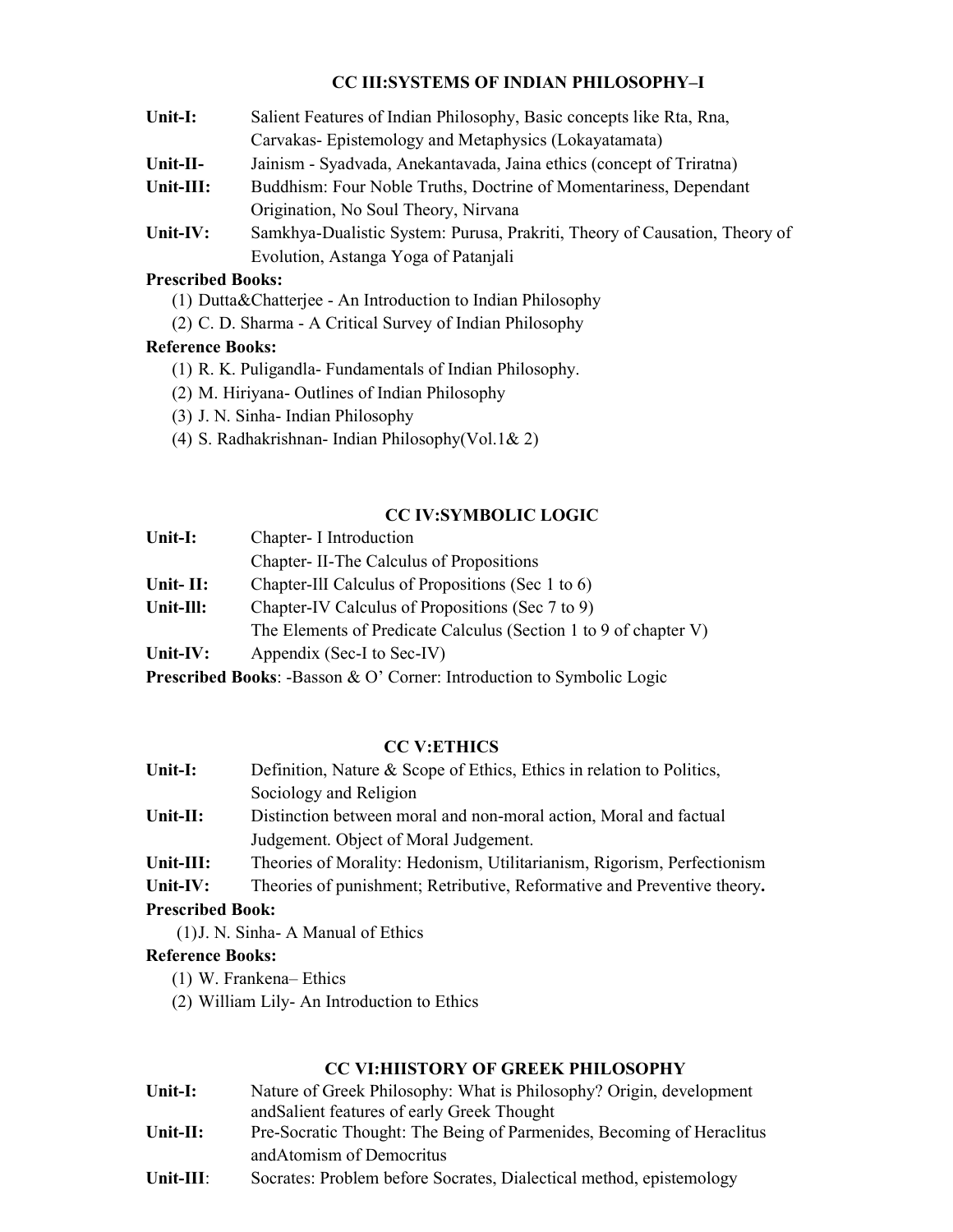And ethics of Socrates.

**Unit-IV:** Plato: Theory of Knowledge, Theory of Idea, and Theory of Soul Aristotle: Theory of Form and Matter, Theory of Causation.

# **Prescribed Book:**

(1) W. T. Stace - Greek Philosophy

# **Reference books:**

- (1) Burnet Greek Philosophy
- (2) B. A. G. Fuller A History of Greek Philosophy
- (3) B. Russell A History of Western Philosophy
- (4) Y. Masih A Critical History of Philosophy

## **CC VII:SYSTEMS OF INDIAN PHILOSOPHY (II)**

**Unit-I:** UPANISHADic view of Atman and Brahman, Vidya and Avidya, Para vidyaand Aparavidya

**Unit-II:** Nyaya theory of Inference, Prama and Aprama, Concept of God

**Unit-III:** Vaishesika: Categories (Padarthas),Nyaya: Pramanas

**Unit-IV:** Sankara and Ramanuja's view on Maya, Jiva, Isvara, Brahman and Liberation

## **Prescribed Books:** -

- 1. Dutta and Chatterjee: An Introduction to Indian Philosophy
- 2. C.D. Sharma: A Critical Survey of Indian Philosophy
- 3. M. Hiriyana: Outlines of Indian Philosophy

## **Books for Reference:** -

- 1. J.N Sinha: Indian Philosophy
- 2. R.K Puligandla: Fundamentals of Indian Philosophy
- 3. S. Radhakrishnan: Indian Philosophy (Vol-I and II)

# **CC VIII:CONTEMPORARY INDIAN PHILOSOPHY**

**UNIT-I:** Tagore: Nature of man God, Reality and Religion, Vivekananda: The concept of man, Universal Religion and PracticalVedanta

**Unit-II:** Sri Aurobindo: World, Maya, Evolution and Reality (Sacchidananda),Integral yoga

**Unit- III:** Gandhi: Truth, God and Non-violence, Ideal social order Dr B.R. Ambedkar: Vision of a just society

#### **Unit- IV**:S. Radhakrishnan: Man, Reality and Religion

J Krishna Murty: Man and Nature, Human Crisis

## **Prescribed Book:** -

1. B.K Lal: Contemporary Indian Philosophy

# **Books forReference:** -

- 1. H. Sahoo (Ed): Contemporary Indian Philosophy
- 2. T.M.P Mahadevan and V. Saroja: Contemporary Indian Philosophy

#### **CC IX:HISTORY OF MODERN EUROPEAN PHILOSOPHY**

| Unit- I  | Bacon: Theory of Idola, Inductive Method                      |  |  |
|----------|---------------------------------------------------------------|--|--|
|          | Descartes: Universal Doubt, Cogito-Ergo-Sum, Existence of God |  |  |
| Unit-II  | Spinoza: Substance, Attribute and Modes                       |  |  |
|          | Leibnitz: Theory of Monads, Pre-established harmony           |  |  |
| Unit-III | Locke: Refutation of Innate ideas, Sources of knowledge       |  |  |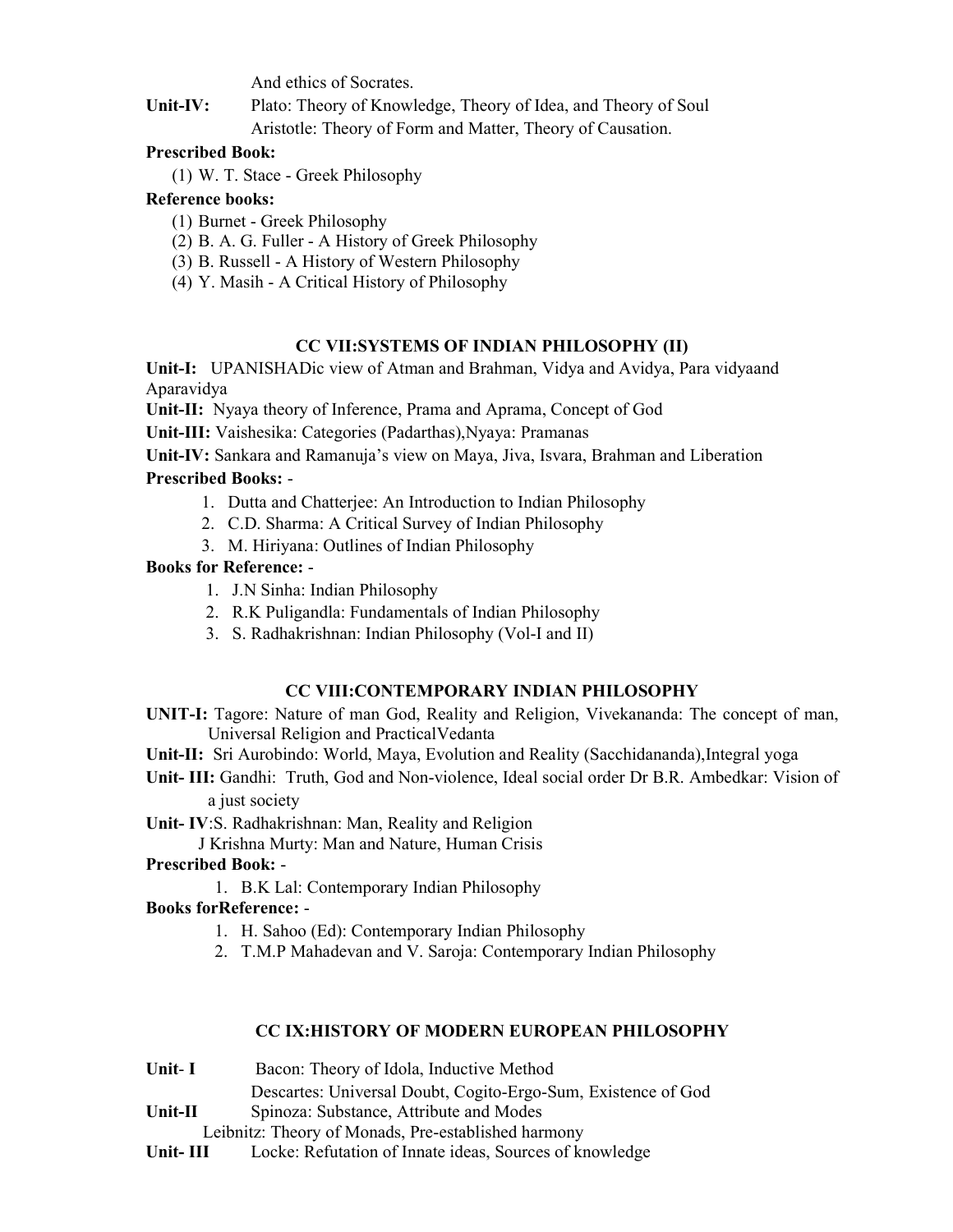Berkeley: Subjective idealism, Ese-est-percipii Hume: Impression and Idea, Skepticism and Causality

Unit- IV Kant: Reconciliation between empiricism and Rationalism Possibility of Synthetic-a priorijudgment

#### **Prescribed Book: -**

1. R.K. Pati: History of Modern European Philosophy

# **Books for Reference: -**

- 1. Y Masih: History of Western Philosophy
- 2. Ira Sen Gupta: A History of Western Philosophy
- 3. Frank Thilly: History of Western Philosophy

# **CC X:PHILOSOPHY OF LANGUAGE**

- **Unit-I** Word Meaning: Meaning of the word "meaning", Ambiguity and Vagueness
- **Unit- II** Definitions: Denotative, Connotative and Ostensive
	- Defining and Accompanying Characteristics
	- Stipulative, Reportive and Persuasive definition
- Unit- III Sentence Meaning: Proposition and sentence
- Word Meaning and sentence meaning, Criteria of sentence meaning
- Unit-IV Concept: Nature and source

Truth: Correspondence, Coherence and Truth as it works

# **Prescribed book: -**

1. John Hospers: An Introduction to Philosophical Analysis

# **Books for Reference:** -

- 1. Alston: Philosophy of Language
- 2. Das P: Life Language & Reality: An Introduction to Philosophy of Language

# **CCXI:WESTERN CLASSICS: MEDITATIONS OF RENE DESCARTES**

- **Unit- I** Meditation I: Sceptical Doubts Meditation II: Cogito-ergo-sum, Sum- res-cogitans,The Wax argument **Unit- II** Meditation III: Clear and Distinct perceptions Theory of Ideas, Existence of God
- Unit-III Meditation IV: God is no deceiver, will, intellect and possibility of Error Meditation V: Essence of Material things, Existence of God
- **Unit- IV** Meditation- VI Mind- body Dualism,Primary and Secondary Quality  **Prescribed Book: -** 
	- 1. Rene Descartes: Meditations on first Philosophy

# **Books for Reference**: -

- 1. Rae Langton: A Study Guide to Descartes Meditations
- 2. Amelie Rorty: Essays on Descartes Meditations

# **CCXII:INDIAN TEXT: ISA UPANISHAD**

**Unit-I**What are Upanishads? Place of Upanishad in Indian Philosophy and Isa Upanishad **Unit-II** Mantra 1 to 9 **Unit- III** Mantra 10 to 14 **Unit- IV** Mantra 15 to 18

**Prescribed Book: -**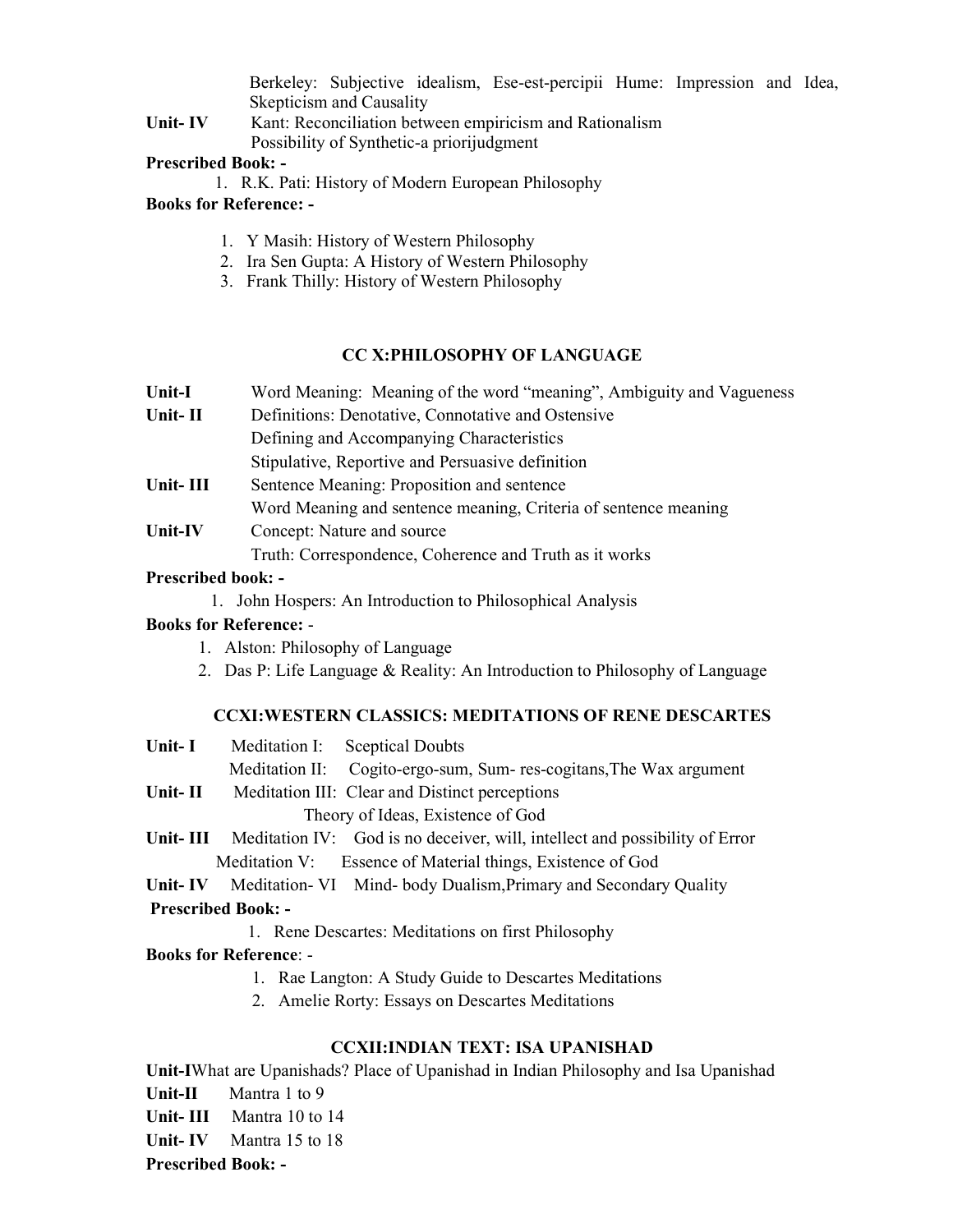1. Swami Gambhirananda, Eight Upanishads (Vol-I) God and Reality, Advaita Ashrama, Calcutta

# **Books for Reference:** -

- 1. S. Radhakrishnan: The Principal Upanishads
- 2. Satyabadi Mishra: Central Philosophy of the Upanishads
- 3. Aditya Ku. Mohanty: Upanishads Rediscovered

# **CCXIII:SOCIAL & POLITICAL PHILOSOPHY**

Unit-I: Sociality, Social science & Social laws, Philosophy of Social Science-Relation Between Individual&Society (Mechanical,Organic &Idealistic view)

**Unit- II:** Political Ideals- Justice, Liberty, Equality

Political Doctrines- Humanism, Secularism, Feminism, Philosophy of Ecology.

**Unit- III:** Democratic Ideals- Democratic Government, Conditions for Successful Functioning of Democracy,Human Rights

**Unit-IV:** Political Ideologies- (a) Anarchism (b) Marxism (c) Sarvodaya

# **Prescribed Book-**

1. O.P. Gauba - An Introduction to Political Philosophy.

# **Reference Books**-

- 1. Mackenzie: Social & Political Philosophy
- 2. Sukhvir Singh- Social and Political Philosophy
- 3. Sushila Ramaswamy- Political Theories: Ideas &Concepts
- 4. D.D. Raphel- Problems of Political Philosophy
- 5. Patitapaban Das- Social and Political Philosophy

# **CCXIV:APPLIED ETHICS**

**Unit- I:** What is Applied Ethics: Nature &Scope of Applied Ethics- Ethical Theories- Deontology, Utilitarianism, Relativism &Subjectivism **Unit-II:** Taking Life: Animals- Animals rights, Reverence for life Taking Life: Humans- Types of Euthanasia, Abortion

**Unit-III:** Environmental Ethics: Anthropocentricism, Non-anthropocentricism, Deep Ecology

Unit-IV: Professional Ethics: (a) Business Ethics-Rights and Obligations, Justice & Honesty in Ethics.(b) Bio-medical Ethics- Hippocratic Oath, Rights and Obligations of Health- Care Professionals, Doctor- Patient-Relationship

# **Prescribed Book-**

1. Peter Singer- Practical Ethics

# **Reference Books-**

- 1. J. Jagadeb- Bio-medical Ethics
- 2. Tom Regan Animal Rights
- 3. J. P. Theroux- Ethics: Theory & Practice
- 4. P.K Mohapatra :Ethics and Society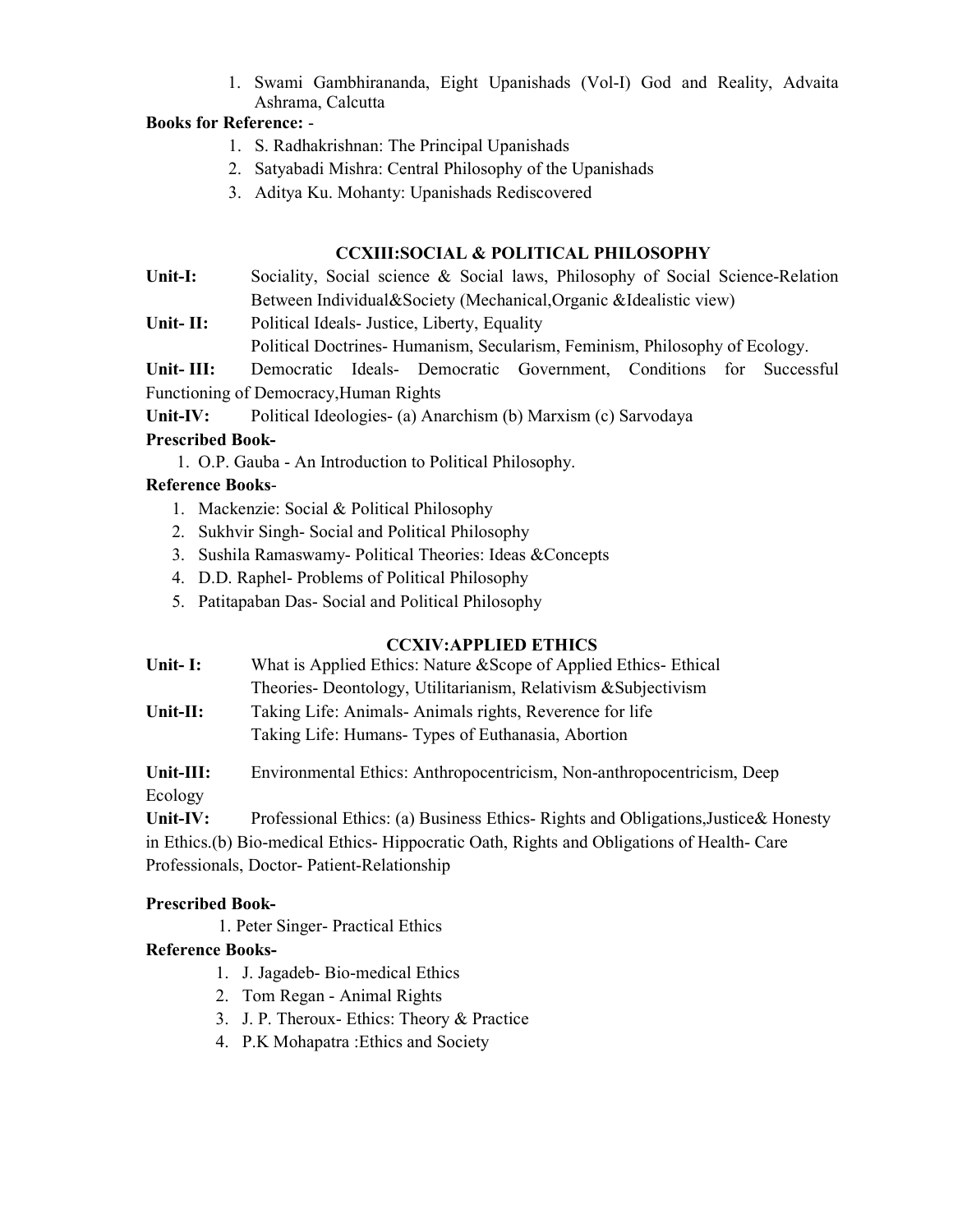# **DESCIPLINE SPECIFIC ELECTIVE**

# **DSE I**: **PHILOSOPHY OF BHAGAVAD GITA**

**Unit-I:**Dharma:-Varnadharma, Swabhava, Swadharma- Paradharma

**Unit-II:**Karma:-Classification of Karma; Agency Niskama Karma, Lokasamgraha, Relation between Karma Yoga and Jnana yoga

**Unit-III:**Jnana:- Distinction between Jnana and Vijnana. Criteria of True Knowledge (Buddhi Yoga & JnanaYoga), Kshetra, Kshetrajna, Purusottama.Sattvika, Rajasika and TamasikaJnana **Unit-IV:**Bhakti Yoga:- Four kinds of devotee, Characteristics of Ideal Bhakti- Saranagati &

Prapattikrupa (grace); Relation between Bhakti Yoga & Jnana Yoga

# **Prescribed Books-**

1. The Bhagavad Gita- S. Radhakrishnan (Trs&Ed)

# **Reference Books-**

- 1. Concept of Yoga in the Gita- S. C. Panigrahi
- 2. Bhagavad Gita & Modern Life- K. M. Munshi& R. R. Diwakar
- 3. The Lord Speaks (2016)- B. K. Tripathy
- 4. Srimad Bhagavad Gita Bhasya of Sri Sankaracharya- A. G. K. Warrier(Trs)
- 5. The Ethical Philosophy of Gita- P. N. Srinivasachari

# **DSE-II**: **PHILOSOPHY OF RELIGION**

**Unit-I:** Judaic- Christian Concept of God (Chapter-1) Introduction to Philosophy of Religion

Grounds for belief in existence of God (Chapter- 2)

**Unit-II:** Grounds for belief against existence of God (Chapter-3)

**Unit-III:** The Problem of Evil (Chapter- 4)

**Unit-IV:** Problems of Religious Language

# **Prescribed Book-**

1. John Hick- Philosophy of Religion

# **Reference Books-**

- **1.** Y. Masih-Introduction to Religious Philosophy
- **2.** Arvind Sharma- Philosophy of Religion

# **DSE –III:GANDHIAN STUDIES**

**Unit-I :**Gandhi's concept of a Just society. Basic Ideals- Truth, Non-violence, Equality and Human Freedom.

**Unit-II:** Gandhi's idea of Social Engineering, Constructive Programme. Fight against social Evils (Injustice, Caste system, Untouchability) upliftment of Women.

**Unit-III:** Social Ideals of Gandhi Sarvodaya, Criticism of industrial civilization, GramaSwaraj, Anarchism, Trusteeship.

**Unit –IV:** Method of Social Action, Satyagraha- Kinds of Satyagraha,Methods of Satyagraha. Mercy- Killing, Ideals of Basic Education. Basic Norms & Method of Education, Education for a Happier & Peaceful Society. World Peace.

# **Prescribed Book-**

**1.** The Philosophy of Mahatma Gandhi, by D.M Datta

# **Reference Books-**

1. Social & Political Thought of M.K. Gandhi- Jaya Tanuja Bandopadhyay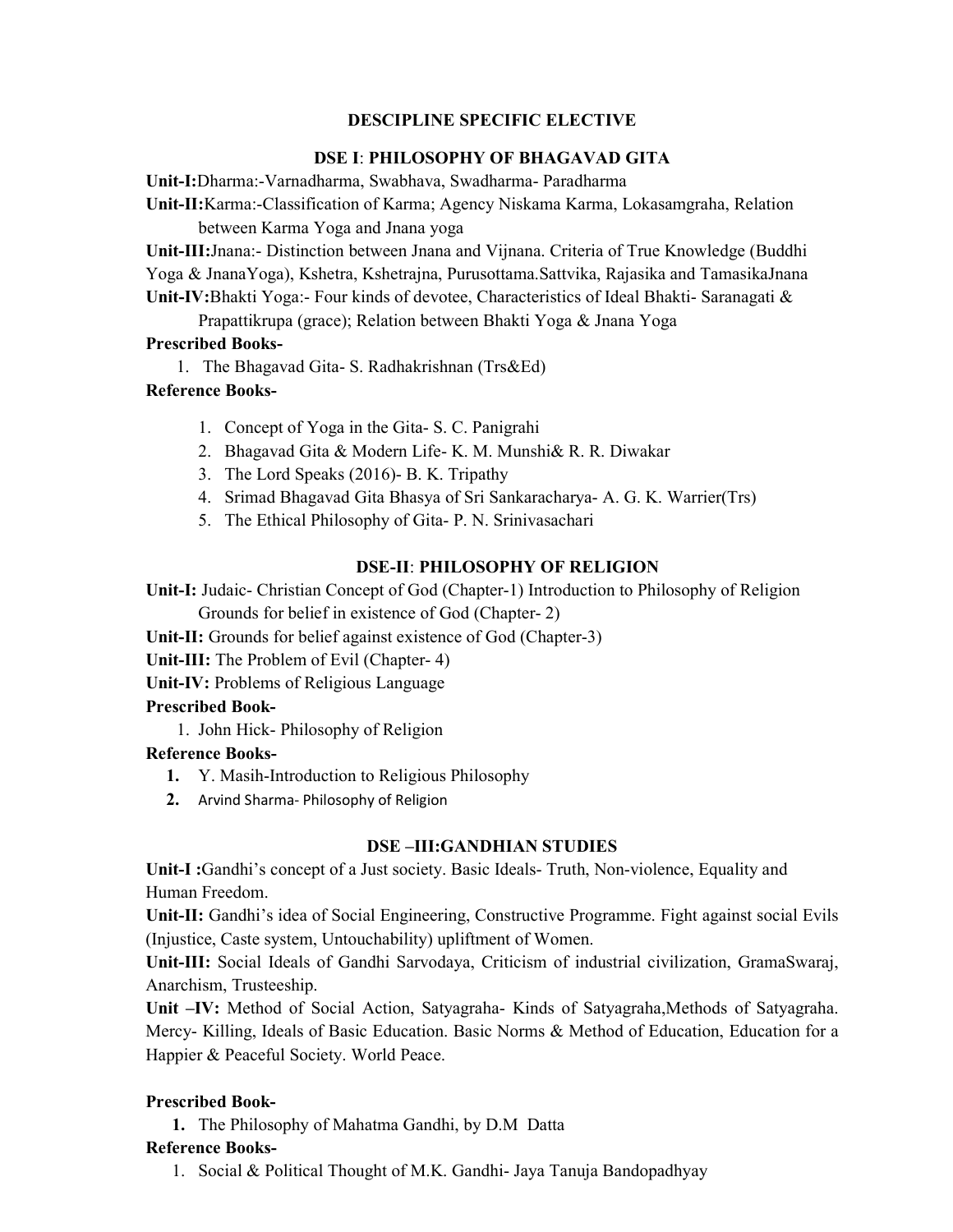2. Mahatma Gandhi- R.R. Diwakar

# **DSE-IV: RECENT WESTERN PHILOSOPHY**

**Unit-1: Arther, Schopenhauer**: The world as representation. The world as will, theory of perception, Ethics

**Unit-2: Nietzsche:** Critique of enlightenment Perspectivism, Appollonian and Dyonysian will to power, concept of superman

**Unit-3: Sartre, J.P.:** Concept of Freedom, Bad-faith, Humanism

**Unit-4: William James:** Meaning & Truth, Varieties of Religious experience

# **Recommended Text**

- 1. B.A.G Fuller & McMurrin , A History of Philosophy
- 2. D.M.Dutta Chief Currents of Contemporary Philosophy
- 3. Frank Thilly, History of Western Philosophy

# **Reference Book**

- **1.** M.K. Bhadra, A critical Survey of Phenomenology & Existentialism
- **2.** H.J. Blackham, Six Existential Thinkers
- **3.** W.Mc. Neil& K.S. Feldman, Continental Philosophy: An Anthology

# **Project (Optional)**

**Eligibility:** Students who have scored more than 60% marks in Semester –I, II, III &IV are eligible to opt for project paper. The student has to prepare a project of his own selecting a topic from philosophical perspective (For example-some broad themes are given below). The dissertation carries 60 marks which will be evaluated by an external examiner and he / she will face a viva-voice test of 40 marks by an external examiner along with his / her supervisor of the concerned project.

- 1. Philosophy, value and culture
- 2. Existentialism and Phenomenology
- 3. Philosophy of religion
- 4. Philosophy of Language
- 5. Socio-Political Philosophy
- 6. Indian Philosophy/Contemporary Indian Philosophy
- 7. Ethics/Applied ethics
- 8. Philosophy of Mind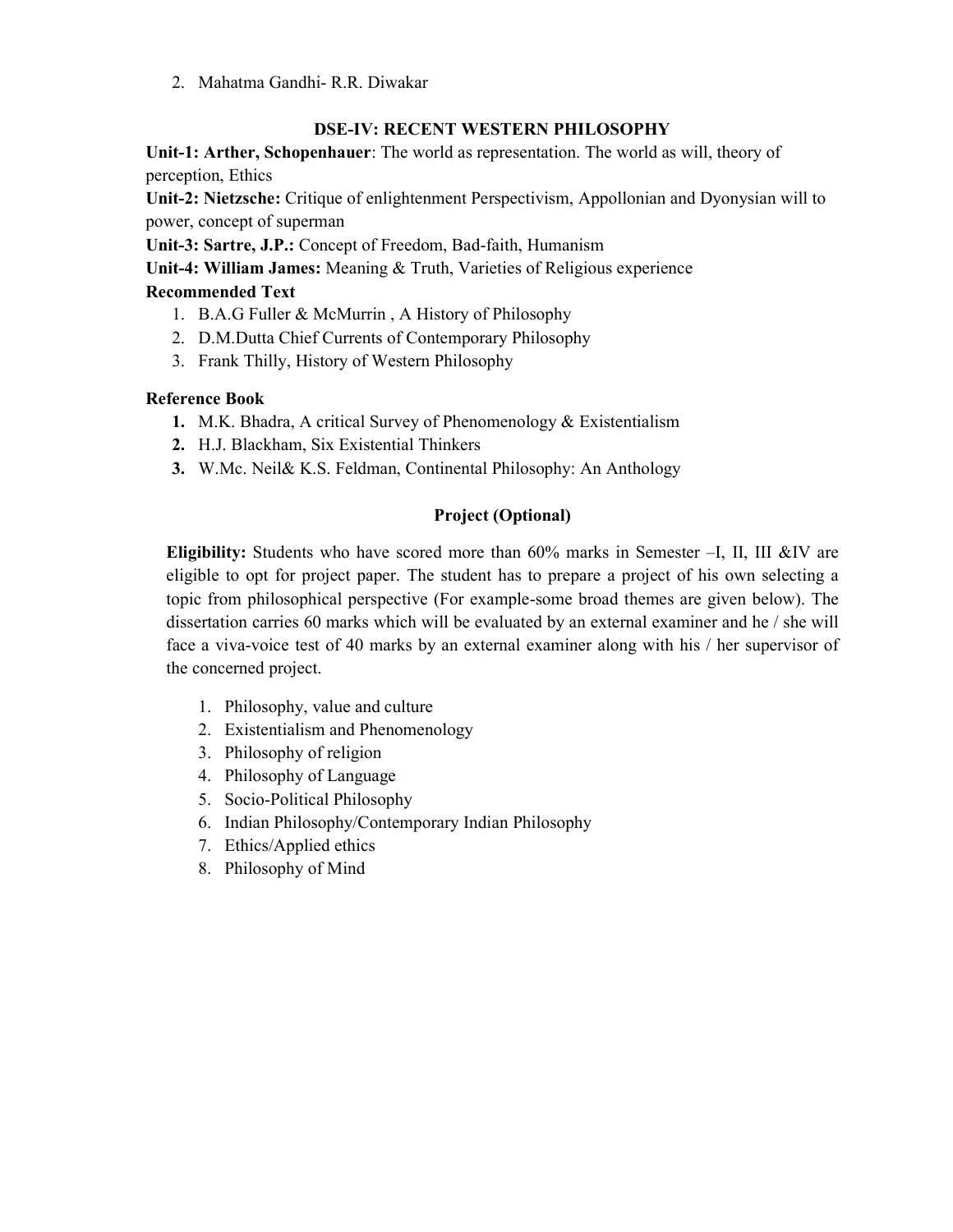#### **GENERIC ELECTIVE**

#### **GEI: SYMBOLIC LOGIC**

**Unit 1**: Chapter I- Introductory

Chapter II- The Calculus of Propositions

- **Unit II:** Chapter III- The Calculus of Propositions (Sec 1 to 6)
- **Unit III**: Chapter IV- The Calculus of Propositions (Sec 7 to 9) Chapter V- The Elements of Predicate Calculus
- **Unit IV**: Appendix Sec 1 to Sec 4

## **Prescribed Book: -**

1. Basson and O. Conner: Introduction to symbolic Logic

## **GEII: INDIAN PHILOSOPHY**

- **Unit I:** Salient features of Indian philosophy and key concepts, Carvaka epistemology and metaphysic, Jainism Syadvada and Anekantavada
- **Unit II:** Buddhism- The Four Nobel Truth, Doctrine of Dependent origination, No Soul Theory, Nirvana
- **Unit III:** Samkhya- Purusa, Prakrti, Theory of Evolution Yoga- Patanjali's CittaVrtti Nirodha, Astanga Yoga
- Unit IV: Nyaya- Theory of Inference, Vaishesika- Padarthas (Categories)

# **Prescribed Books:-**

1. Dutta and Chatterjee: An Introduction to Indian Philosophy

# **Reference Books:-**

- 1. C.D Sharma: A critical Survey of Indian Philosophy
- 2. G.C Nayak: Bharatiya Darshana (Odia)
- 3. B.B. Choudhury: Bharatiya Darshana Ruparekha ( Odia Translated book)

# **GE III:HISTORY OF MODERN EUROPEAN PHILOSOPHY**

- **Unit I :** Bacon: Theory of Idolas, Inductive Method Descartes: Methods of Doubt, Cogito ergo Sum
- **Unit II:** Spinoza: Substance, Attributes and Model Leibnitz: Theory of Monads, Pre-Established Harmony
- **Unit III:** Locke: Refutation of Innate Ideas, Theory of Knowledge Berkeley: Esseest percipi, Subjective Idealism
- **Unit IV:** Hume: Ideas and Impressions Skepticism Kant: Reconciliation of Empiricism and Rationalism

# **Prescribed Book: -**

1. R.K Pati- A History of Modern European Philosophy

# **Reference Books: -**

- 1. Ira Sengupta- A History of Western Philosophy
- 2. Barlingay and Kulkarni- A History of Western Philosophy
- 3. Ray and Das- Paschatya Darshanra Itihasa
- 4. Y. Masih- A Critical History of Western Philosophy
- 5. Falkenberg- A History of Philosophy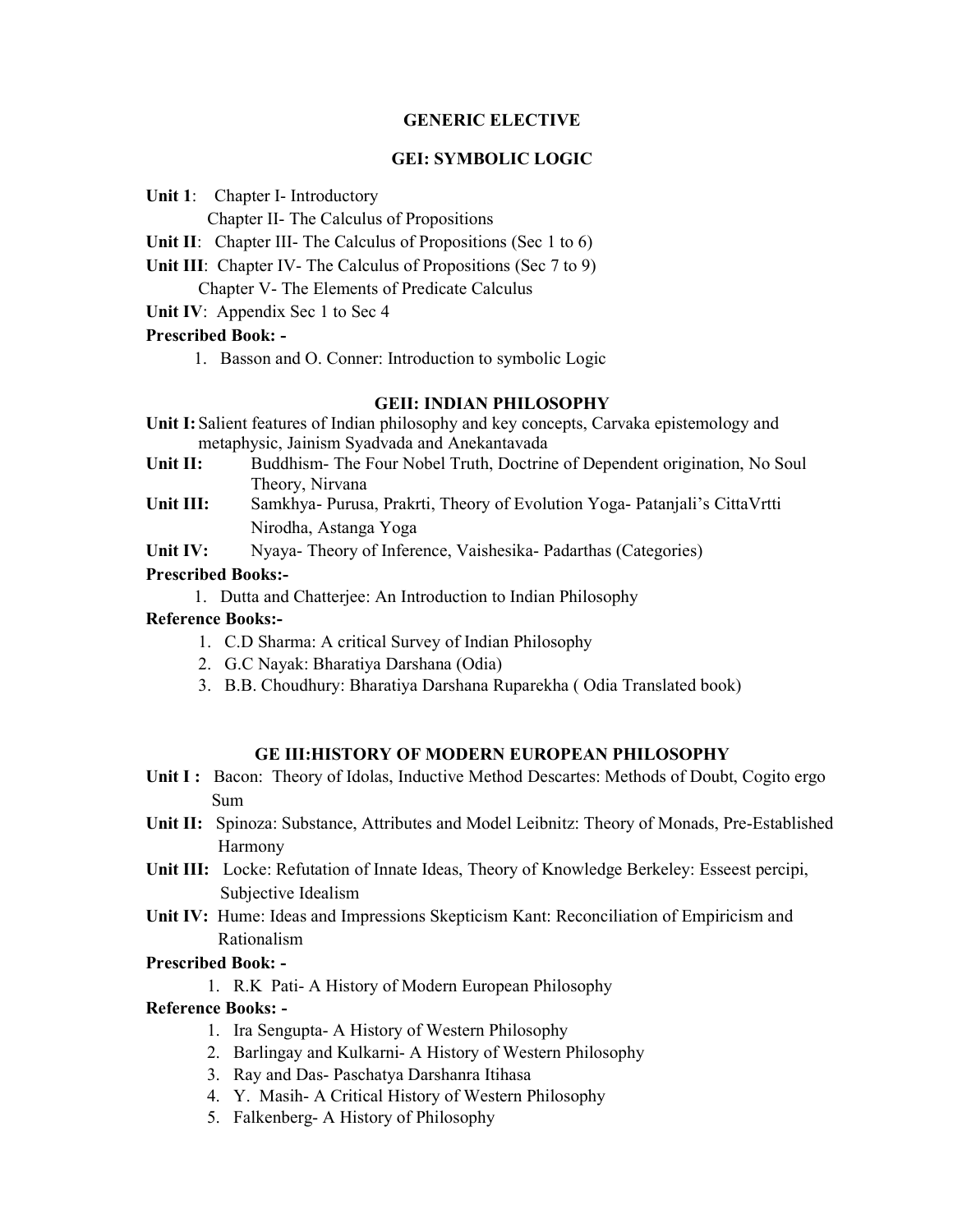#### **GE IV: ETHICS: THEORY AND PRACTICE**

- **Unit I:** Definition, Nature and Scope of Ethics, Distinction between moral and Non-moral action.
- **Unit II**: Distinction between factual and moral judgement, objects of moral judgement.
- **Unit III**: Moral Standards: Hedonism, Mill's Utilitarianism, And Kant's Rigorism and Perfectionism.
- **Unit IV**: Environmental Ethics: Anthropocentrism and Non- Anthropocentrism Bio-centric Egalitarianism, Deep Ecology, Responsibility for future Generation

#### **Prescribed Book: -**

- 1. J.N. Sinha- A Manual of Ethics
- 2. Peter Singer- Practical Ethics

#### **Reference Book:**

1. H. Sahoo(ed) Ethics theory and practice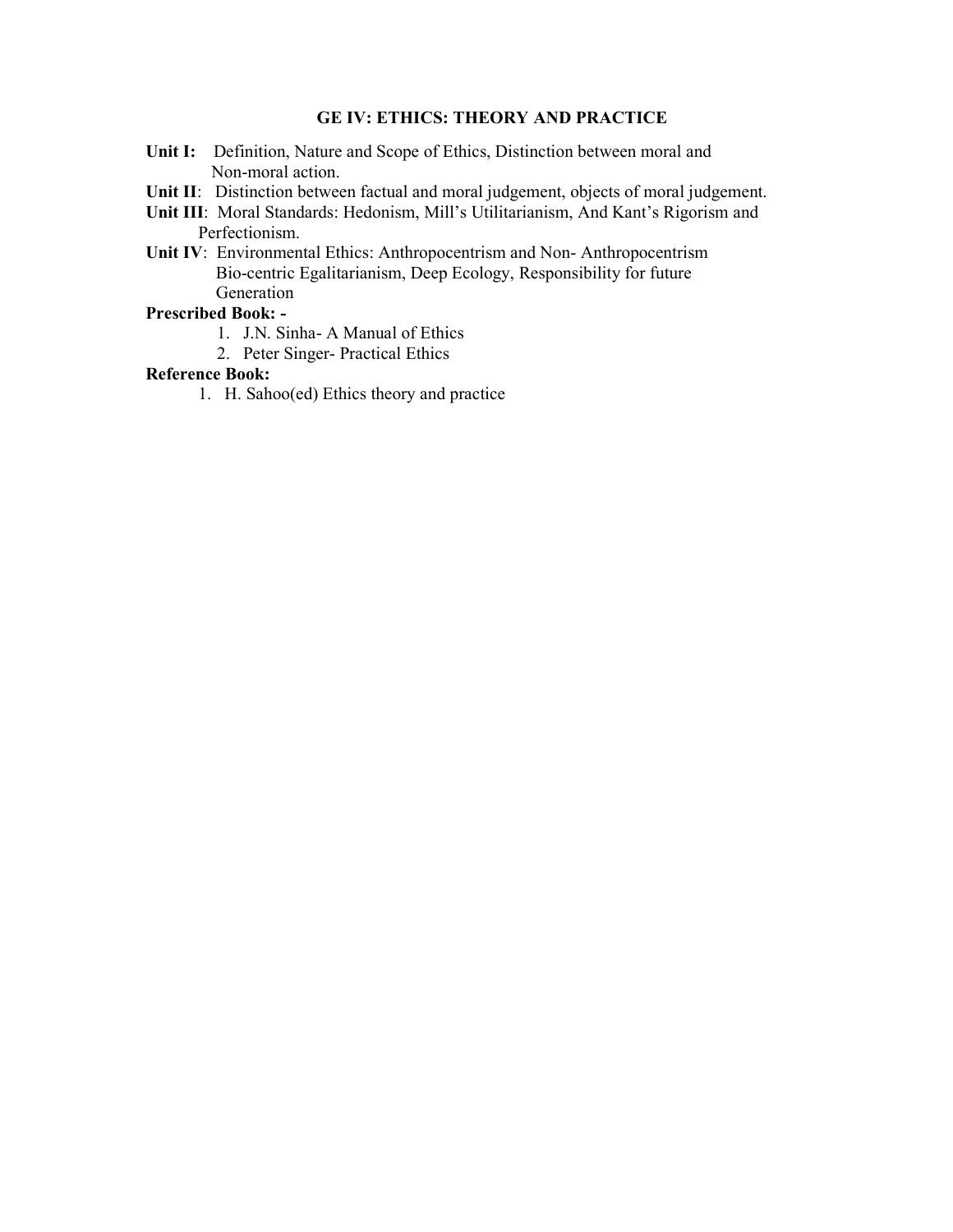# **PHILOSOPHY PASS**

| Semester     | Course  | Course Name                           |
|--------------|---------|---------------------------------------|
| $\mathbf I$  | DSC-I   | Ethics                                |
| $\mathbf{I}$ | DSC-II  | History Of Modern European Philosophy |
| III          | DSC-III | Indian Philosophy                     |
| IV           | DSC-IV  | Symbolic Logic                        |
| $\mathbf{V}$ | DSE-I   | Philosophy Of Religion                |
| VI           | DSE-II  | <b>Gandhian Studies</b>               |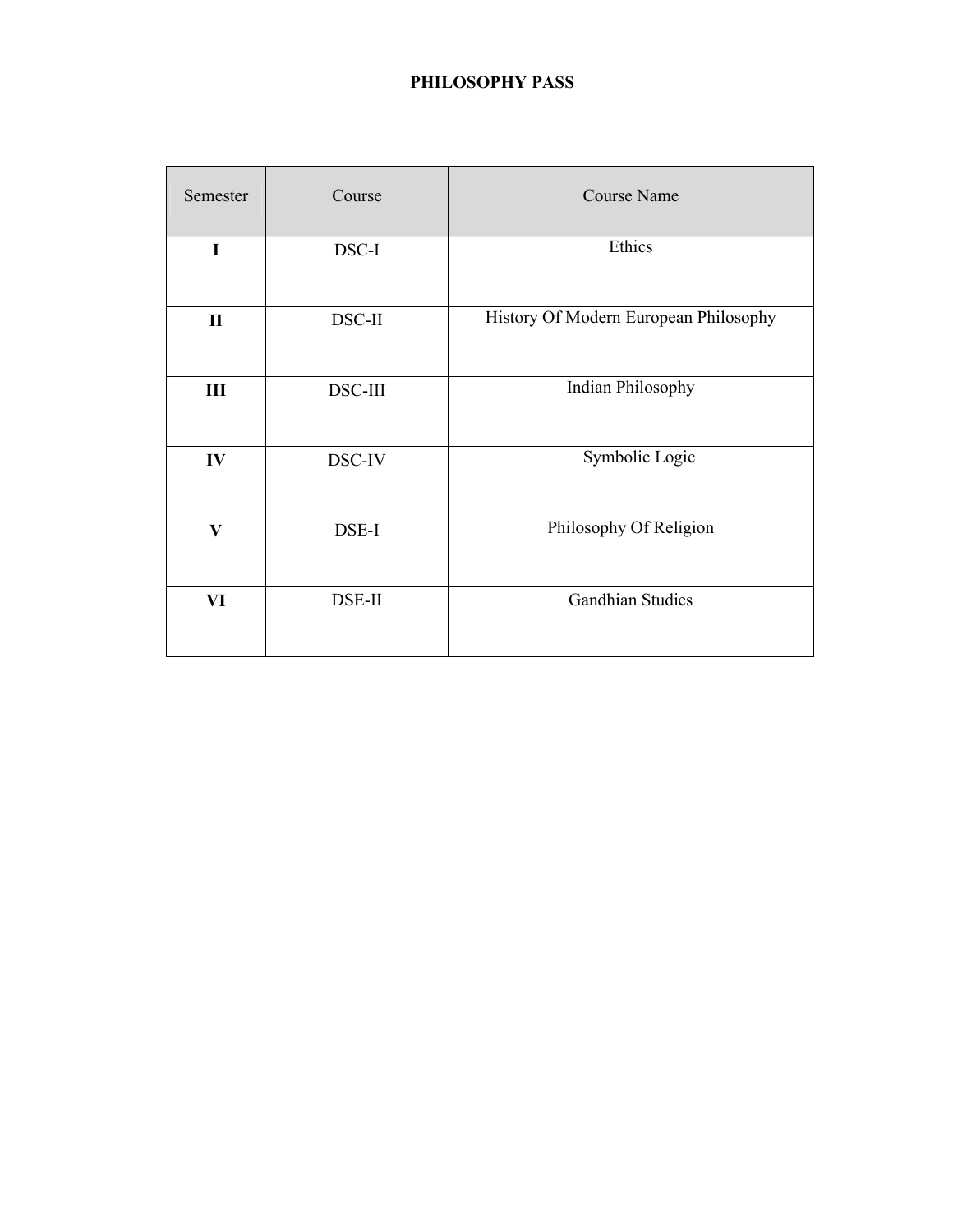# **DSC-I: ETHICS**

Unit-I: Definition, Nature & Scope of Ethics, Ethics in relation to Politics, Sociology and Religion

**Unit-II:** Distinction between moral and non-moral action, Moral and factual judgement. Object of Moral judgement.

**Unit-III:** Theories of Morality: Hedonism, Utilitarianism, Rigorism, Perfectionism

**Unit-IV:** Theories of punishment; Retributive, Reformative and Preventive theory**.** 

# **Prescribed Book:**

1) J. N. Sinha- A Manual of Ethics

# **Reference Books:**

- 1) W. Frankena– Ethics
- 2) William Lily- An Introduction to Ethics

# **DSC-II: HISTORY OF MODERN EUROPEAN PHILOSOPHY**

**Unit- I** Bacon: Theory of Idola, Inductive Method Descartes: Universal Doubt, Cogito-Ergo-Sum, Existence of God

**Unit-II** Spinoza: Substance, Attribute and Modes Leibnitz: Theory of Monads, Pre established harmony

**Unit- III** Locke: Refutation of Innate ideas, Sources of knowledge Berkeley: Subjective idealism, Ese-est- percipii Hume: Impression and Idea, Scepticism and Causality

**Unit- IV** Kant: Reconciliation between empiricism and Rationalism Possibility of Synthetic-a priori judgement

# **Prescribed Book: -**

1. R.K. Pati: History of Modern European Philosophy

# **Books for Reference: -**

- 1. Y Masih: History of Western Philosophy
- 2. Ira Sen Gupta: A History of Western Philosophy
- 3. Frank Thilly: History of Western Philosophy

# **DSC-III: Indian Philosophy**

# **Unit-1**

Salient Features of Indian Philosophy, Concepts like Rta, Rna and Lokayata Mata of Carvaka

# **Unit-2**

Jainism: Syadvada & AnekantaVada

Buddhism: Four noble truth Doctrine of momentariness, dependent, origination and nirvana

# **Unit-3**

Samkhya- Purusha, Prakriti, Evolution Nyaya Theory of Inference

# **Unit-4**

Sankara & Ramanuja on Maya, Jiva, Isvara, Brahman & Liberation

# **Prescribed Book: -**

- 1. Dutta & Chatterjee, An Introduction to Indian Philosophy
- 2. C.D. Sharma: A Critical Survey of Indian Philosophy
- 3. M. Hiriyana: Outlines of Indian Philosophy

# **Books for Reference: -**

1. R.K. Puligandla: Fundamentals of Indian Philosophy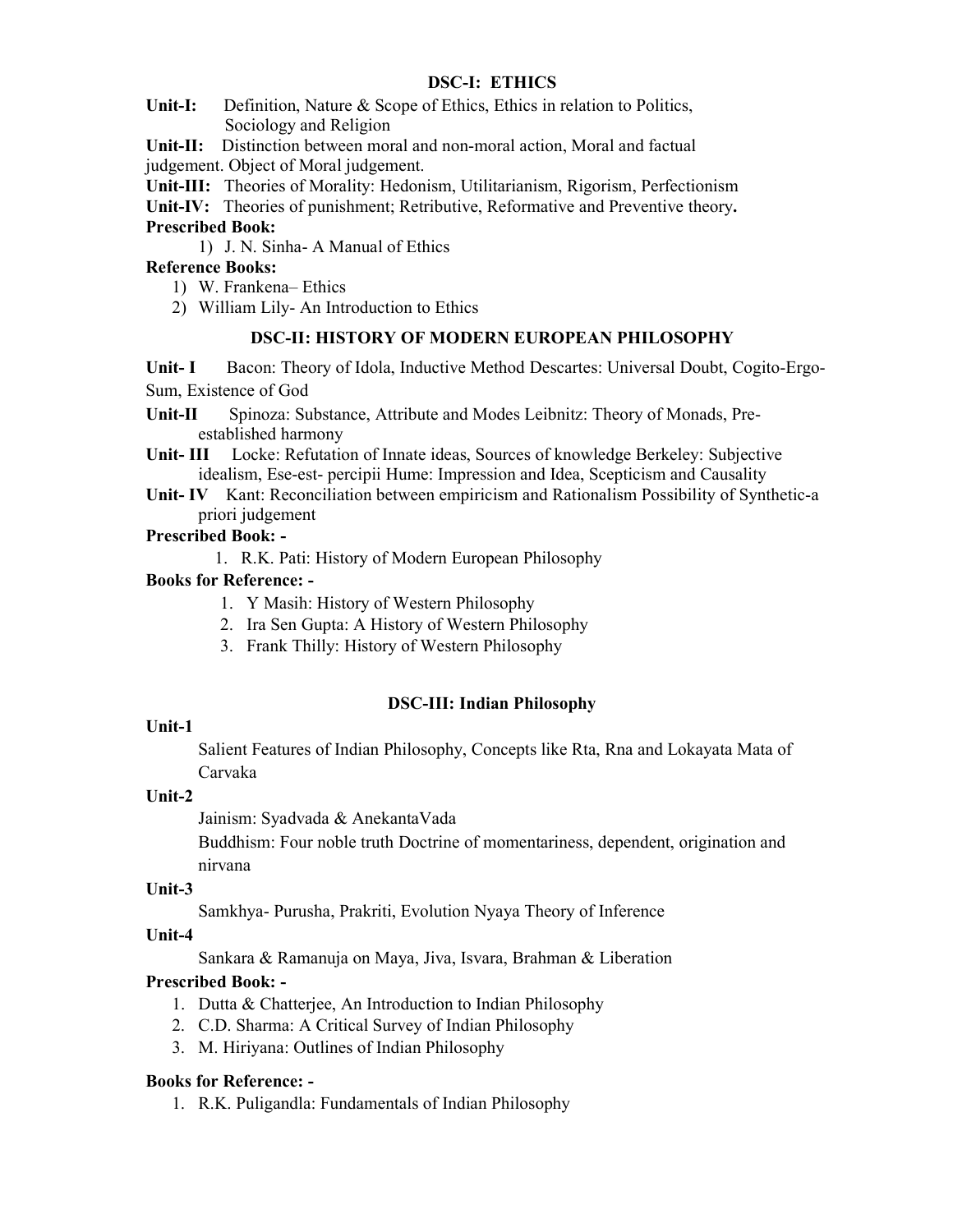#### **DSC-IV: SYMBOLIC LOGIC**

**Unit-I:** Chapter- I Introduction

Chapter- II- The Calculus of Propositions

**Unit- II:** Chapter-Ill Calculus of Propositions (Sec 1 to 6)

**Unit-Ill:** Chapter-IV Calculus of Propositions (Sec 7 to 9)

The Elements of Predicate Calculus (Section 1 to 9 of chapter V)

Unit-IV: Appendix (Sec-1 toSec-4)

## **Books Prescribed**: -

Basson & O' Corner: Introduction to Symbolic Logic

#### **DESCIPLINE SPECIFIC ELECTIVE**

#### **DSE-I: PHILOSOPHY OF RELIGION**

## **Unit-I**

Judaic- Christian Concept of God (Chapter-1) Introduction to Philosophy of Religion Grounds for belief in existence of God (Chapter-2)

#### **Unit-II**

Grounds for belief against existence of God (Chapter- 3)

#### **Unit-III**

The Problem of Evil (Chapter- 4)

#### **Unit-IV**

Problems of Religious Language

#### **Prescribed Book-**

1. John Hick- Philosophy of Religion

#### **Reference Books-**

- 1. Y. Masih-Introduction to Religious Philosophy
- 2. Arvind Sharma- Philosophy of Religion**-**

#### **DSE-II: GANDHIAN STUDIES**

#### **Unit-I**

Gandhi's concept of a Just society. Basic Ideals-Truth, Non-violence, Equality and Human Freedom.

#### **Unit-II**

Gandhi's idea of Social Engineering, Constructive Programme. Fight against social Evils (Injustice, Caste system, Untouchability) upliftment of Women.

# **Unit-III**

Social Ideals of Gandhi Sarvodaya, Criticism of industrial civilization, Grama Swaraj, Anarchism, Trusteeship.

#### **Unit –IV**

Method of Social Action, Satyagraha- Kinds of Satyagraha, Methods of Satyagraha. Mercy- Killing, Ideals of Basic Education. Basic Norms & Method of Education, Education for a Happier & Peaceful Society. World Peace.

#### **Prescribed Book-**

**1.** The Philosophy of Mahatma Gandhi D.M Datta

#### **Reference Books-**

- 1. Social & Political Thought of M.K. Gandhi- Jaya Tanuja Bandopadhyay
- 2. Mahatma Gandhi- R.R. Diwakar